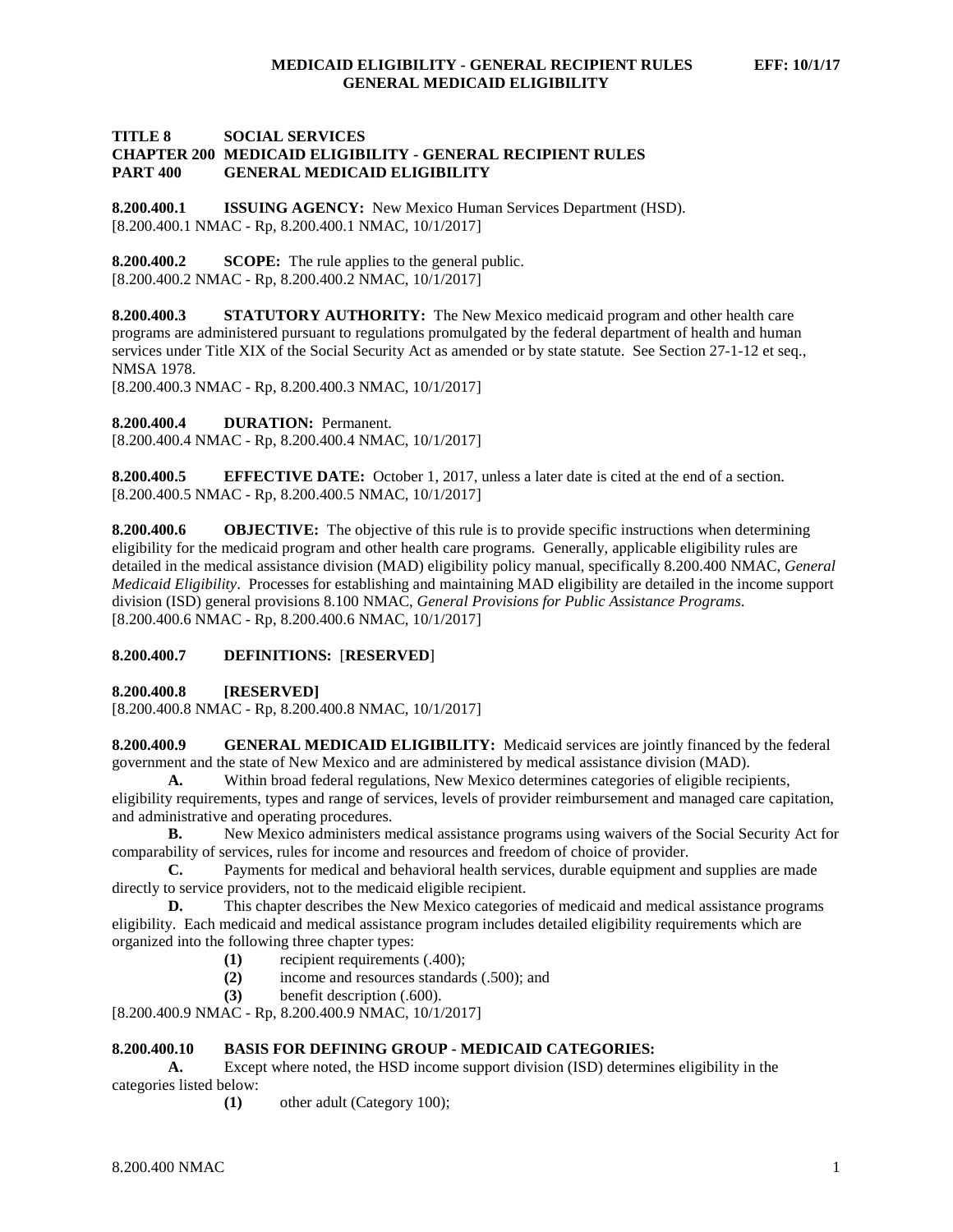- (2) parent caretaker (Category 200);<br>(3) pregnant women (Category 300);
- pregnant women (Category 300);
- **(4)** pregnancy-related services (Category 301);

```
(5) loss of parent caretaker due to earnings from employment or due to spousal support
```
(Categories 027 and 028);

- **(6)** newborn (Category 031);
- **(7)** children under age 19 (Categories 400, 401, 402, 403, 420, and 421);
- **(8)** children, youth, and families department medicaid (Categories 017, 037, 046, 04, 066,

and 086); and

paid while working.

**(9)** family planning (Category 029).

**B. Medicare savings program (MSP):** MSP assists an eligible recipient with the cost of medicare.

**(1)** Medicare is the federal government program that provides health care coverage for individuals 65 or older; or under 65 who have a disability. Individuals under 65 who have a disability are subject to a waiting period of 24 months from the approval date of social security disability insurance (SSDI) benefits before they receive medicare coverage. Coverage under medicare is provided in four parts.<br>(a) Part A hospital coverage is usually free to benefi

Part A hospital coverage is usually free to beneficiaries when medicare taxes are

**(b)** Part B medical coverage requires monthly premiums, co-insurance and deductibles to be paid by the beneficiary.

**(c)** Part C advantage plan allows a beneficiary to choose to receive all medicare health care services through a managed care organization.

**(d)** Part D provides prescription drug coverage.

**(2)** The following MSP programs can assist an eligible recipient with the cost of medicare.

**(a) Qualified medicare beneficiaries (QMB) - Categories 041 and 044:** QMB

covers low income medicare beneficiaries who have or are conditionally eligible for medicare Part A. QMB benefits are limited to the following:

- **(i)** cost for the monthly medicare Part B premium;
- **(ii)** cost of medicare deductibles and coinsurance; and
- **(iii)** cost for the monthly medicare Part A premium (for those enrolling

conditionally).

**(b) Specified low-income medicare beneficiaries (SLIMB) - Category 045:**

SLIMB medicaid covers low-income medicare beneficiaries who have medicare Part A. SLIMB is limited to the payment of the medicare Part B premium.

**(c) Qualified individuals 1 (QI1s) - Category 042:** QI1 medicaid covers lowincome medicare beneficiaries who have medicare Part A. QI1 is limited to the payment of the medicare part B premium.

### **(d) Qualified disabled working individuals (QDI) - Category 050:** QDI

medicaid covers low income individuals who lose entitlement to free medicare Part A hospital coverage due to gainful employment. QDI is limited to the payment of the monthly Part A hospital premium.

**(e) Medicare Part D prescription drug coverage - low income subsidy (LIS) - Category 048:** LIS provides individuals enrolled in medicare Part D with a subsidy that helps pay for the cost of Part D prescription premiums, deductibles and co-payments. An eligible recipient receiving medicaid through QMB, SLMB or QI1 is automatically deemed eligible for LIS and need not apply. Other low-income medicare beneficiaries must meet an income and resource test and submit an application to determine if they qualify for LIS.

# **C. Supplemental security income (SSI) related medicaid:**

**(1) SSI - Categories 001, 003 and 004:** Medicaid for individuals who are eligible for SSI. Eligibility for SSI is determined by the social security administration (SSA). This program provides cash assistance and medicaid for an eligible recipient who is:

- **(a)** aged (Category 001);
- **(b)** blind (Category 003); or
- **(c)** disabled (Category 004).

**(2) SSI medicaid extension - Categories 001, 003 and 004:** MAD provides coverage for certain groups of applicants or eligible recipients who have received supplemental security income (SSI) benefits and who have lost the SSI benefits for specified reasons listed below and pursuant to 8.201.400 NMAC:

**(a)** the pickle amendment and 503 lead;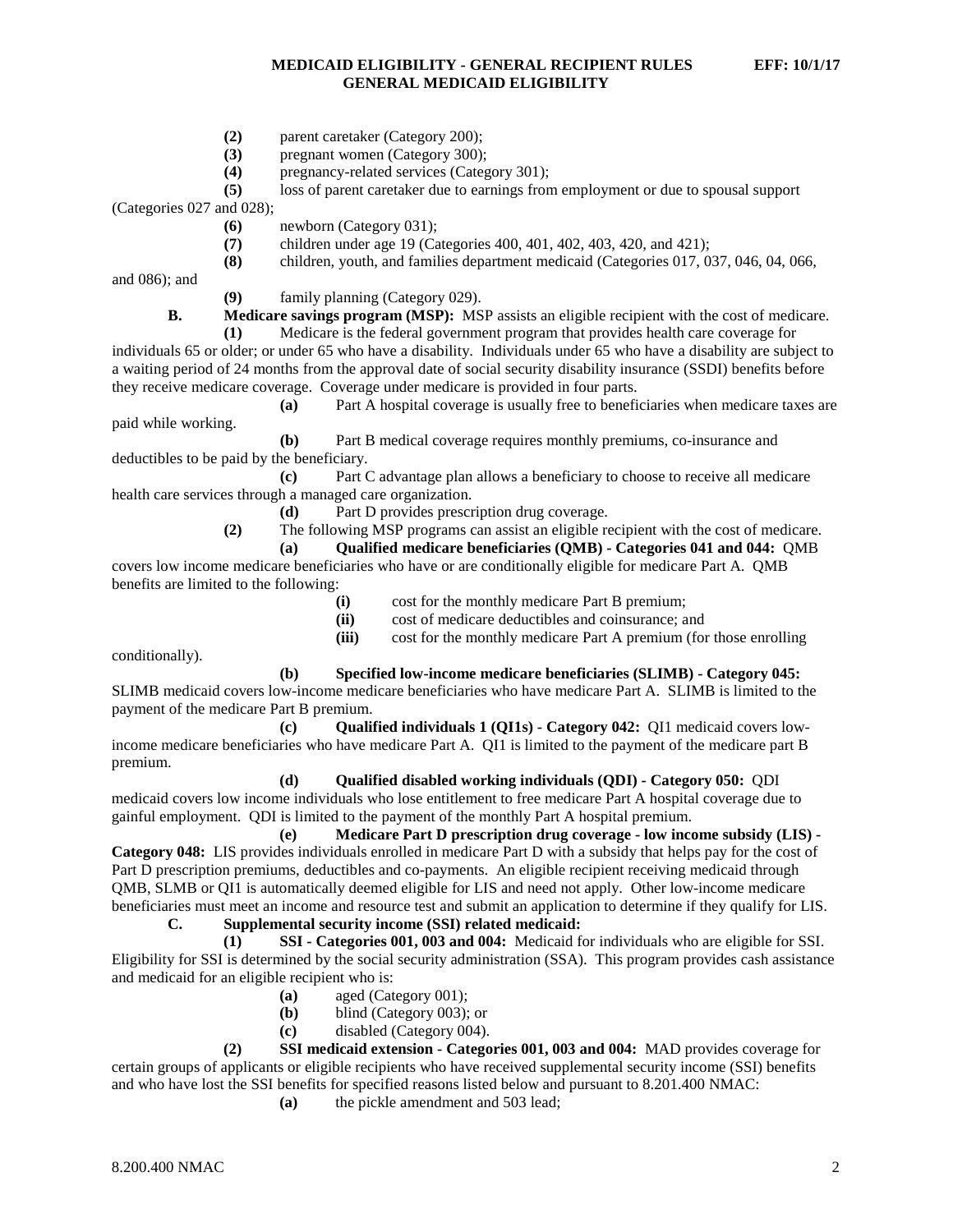## **MEDICAID ELIGIBILITY - GENERAL RECIPIENT RULES EFF: 10/1/17 GENERAL MEDICAID ELIGIBILITY**

- **(b)** early widow(er);
- **(c)** disabled widow(er) and a disabled surviving divorced spouse;
- **(d)** child insurance benefits, including disabled adult children (DAC);
- **(e)** nonpayment SSI status (E01);
- **(f)** revolving SSI payment status "ping-pongs"; and
- **(g)** certain individuals who become ineligible for SSI cash benefits and, therefore,

may receive up to two months of extended medicaid benefits while they apply for another MAD category of eligibility.

# **(3) Working disabled individuals (WDI) and medicare wait period - Category 074:**

There are two eligibility types:

**(a)** a disabled individual who is employed; or

**(b)** a disabled individual who has lost SSI medicaid due to receipt of SSDI and the individual does not yet qualify for medicare.

## **D. Long term care medicaid:**

**(1)** medicaid for individuals who meet a nursing facility (NF) level of care (LOC), intermediate care facilities for the intellectually disabled (ICF-ID) LOC, or acute care in a hospital. SSI income methodology is used to determine eligibility. An eligible recipient must meet the SSA definition of aged (Category 081); blind (Category 083); or disabled (Category 084).

**(2) Institutional care (IC) medicaid - Categories 081, 083 and 084:** IC covers certain inpatient, comprehensive and institutional and nursing facility benefits.

**(3) Program of all-inclusive care for the elderly (PACE) - Categories 081, 083 and 084:** PACE uses an interdisciplinary team of health professionals to provide dual medicaid/medicare enrollees with coordinated care in a community setting. The PACE program is a unique three-way partnership between the federal government, the state, and the PACE organization. The PACE program is limited to specific geographic service area(s). Eligibility may be subject to a wait list for the following:

- **(a)** the aged (Category 081);
- **(b)** the blind (Category 083); or
- **(c)** the disabled (Category 084).

**(4) Home and community-based 1915 (c) waiver services (HCBS) - Categories 090, 091, 092, 093, 094, 095 and 096:** A 1915(c) waiver allows for the provision of long term care services in home and community based settings. These programs serve a variety of targeted populations, such as people with mental illnesses, intellectual disabilities, or physical disabilities. Eligibility may be subject to a wait list.

**(a) There are two HCBS delivery models:**

**(i)** traditional agency delivery where HCBS are delivered and managed by

**(ii)** mi via self-directed where an eligible recipient, or his or her representative, has decision-making authority over certain services and takes direct responsibility to manage the eligible mi via recipient's services with the assistance of a system of available supports; self-direction of services allows an eligible mi via recipient to have the responsibility for managing all aspects of service delivery in a personcentered planning process.

| (b)                             | <b>HCBS</b> waiver programs include: |                                                                         |
|---------------------------------|--------------------------------------|-------------------------------------------------------------------------|
|                                 | (i)                                  | acquired immunodeficiency syndrome (AIDS) and AIDS-related              |
| condition (ARC) (Category 090); |                                      |                                                                         |
|                                 | (ii)                                 | disabled and elderly aged (Category 091), blind (Category 093),         |
| disabled (Category 094);        |                                      |                                                                         |
|                                 | (iii)                                | medically fragile (Category 095);                                       |
|                                 | (iv)                                 | developmental disabilities (Category 096);                              |
|                                 | (v)                                  | brain injury (Category 092); and                                        |
|                                 | (vi)                                 | mi via (self directed model for Categories 090, 091, 093, 094, 095, 096 |

and 092).

**E. Emergency medical services for aliens (EMSA):** EMSA medicaid covers certain noncitizens who either are undocumented or who do not meet the qualifying alien criteria specified in 8.200.410 NMAC. Noncitizens must meet all eligibility criteria for one of the medicaid categories noted in 8.285.400 NMAC, except for citizenship or qualified alien status. An eligible EMSA recipient does not receive the full medicaid benefit package. Medicaid eligibility for and coverage of services under EMSA are limited to the payment of emergency services

a MAD enrolled agency; or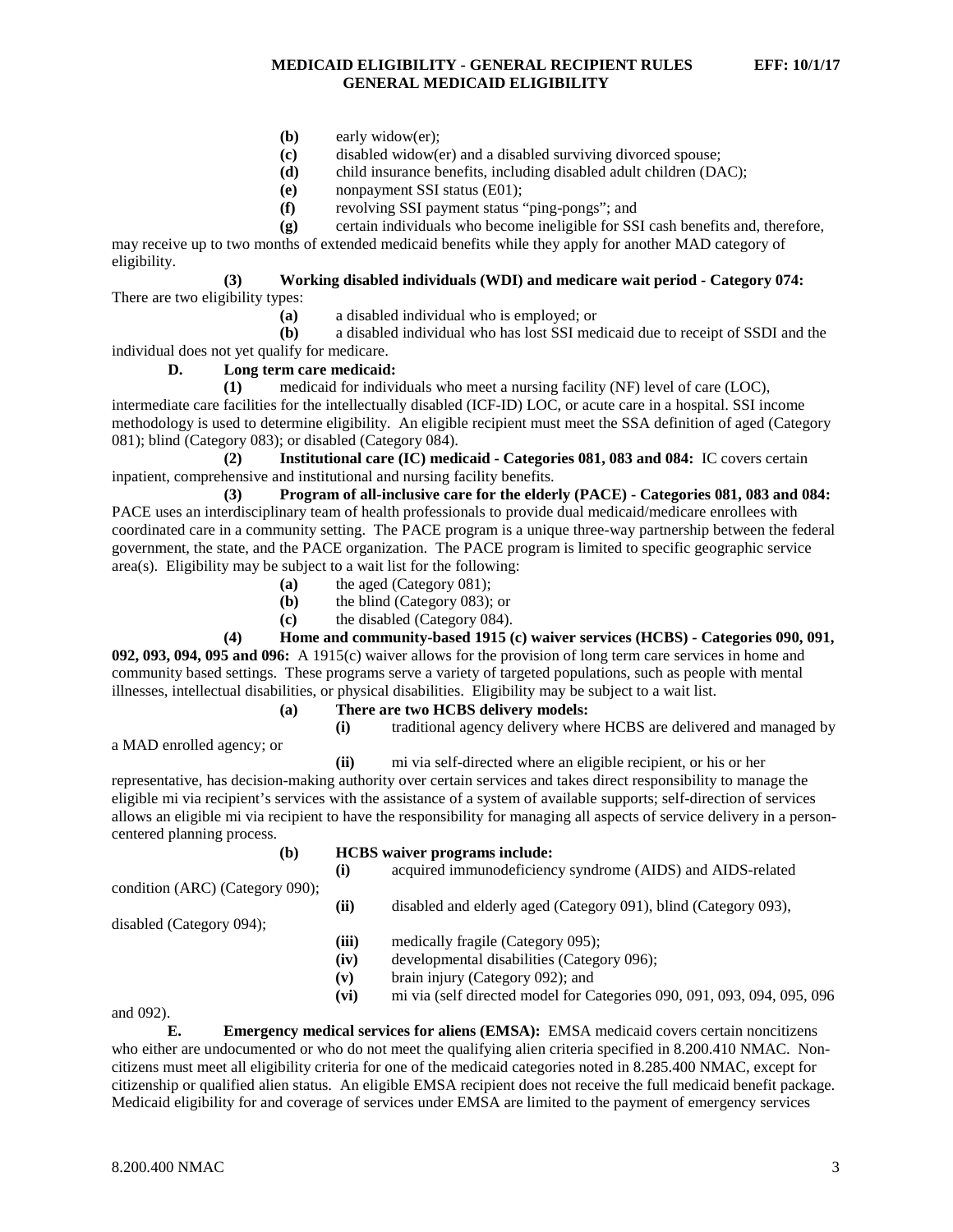from a medicaid provider.

**F. Refugee medical assistance (RMA) - Categories 049 and 059:** RMA offers health coverage to certain low income refugees during the first eight months from their date of entry to the United States (U.S.) when they do not qualify for other medicaid categories of eligibility. A RMA eligible refugee recipient has access to a benefit package that parallels the full coverage medicaid benefit package. RMA is funded through a grant under Title IV of the Immigration and Nationality Act (INA). A RMA applicant who exceeds the RMA income standards may "spend-down" below the RMA income standards for Category 059 by subtracting incurred medical expenses after arrival into the U.S.

**G. Breast and cervical cancer (BCC) - Category 052:** BCC medicaid provides coverage to an eligible uninsured woman, under the age of 65 who has been screened and diagnosed by the department of health (DOH) as having breast or cervical cancer to include pre-cancerous conditions. The screening criteria are set forth in the centers for disease control and prevention's national breast and cervical cancer early detection program (NBCCEDP). Eligibility is determined using DOH notification and without a separate medicaid application or determination of eligibility.

[8.200.400.10 NMAC - Rp, 8.200.400.10 NMAC, 10/1/2017]

**8.200.400.11 PRESUMPTIVE ELIGIBILITY FOR BREAST AND CERVICAL CANCER:** PE provides immediate access to health services when an individual appears to be eligible for Category 052.

**A. Breast and cervical cancer (BCC) (Category 052):** PE provides temporary medicaid coverage for an uninsured woman, under the age of 65 who has been screened and diagnosed by the DOH as having breast or cervical cancer to include pre-cancerous conditions. Only one PE period is allowed per calendar year.<br> **B.** PE is determined by a qualified entity certified by HSD. Oualified entities may inclu

PE is determined by a qualified entity certified by HSD. Qualified entities may include community and rural health centers, hospitals, physician offices, local health departments, family planning agencies and schools.<br> $C_{\bullet}$ 

**C.** The PE period begins on the date the provider determines presumptive eligibility and terminates at the end of the following month.

**D.** Providers shall notify the MAD claims processing contractor of the determination within 24-hours of the PE determination.

**E.** For continued medicaid eligibility beyond the PE period, a completed and signed application for medicaid must be submitted to HSD/ISD. An eligible PE provider must submit the application to ISD within 10 calendar days from the receipt of the application.

[8.200.400.11 NMAC - Rp, 8.200.400.13 NMAC, 10/1/2017]

# **8.200.400.12 12 MONTHS CONTINUOUS ELIGIBILITY FOR CHILDREN (42 CFR 435.926):**

**A.** HSD provides continuous eligibility for the period specified in Subsection B of 8.200.400.14 NMAC for an individual who is:

**(1)** Under age 19 and

**(2)** Eligible and enrolled for mandatory or optional coverage under the State plan.

**B.** The continuous eligibility period is 12 months. The continuous eligibility period begins on the effective date of the individual's eligibility or most recent redetermination or renewal of eligibility.

**C.** A child's eligibility may not be terminated during a continuous eligibility period, regardless of any changes in circumstances, unless:

- **(1)** The child attains the maximum age of 19;
- **(2)** The child or child's representative requests a voluntary termination of eligibility;
- (3) The child ceases to be a resident of New Mexico;<br>(4) The agency determines that eligibility was erroned
- The agency determines that eligibility was erroneously granted at the most recent

determination, redetermination or renewal of eligibility because of agency error or fraud, abuse, or perjury attributed to the child or the child's representative; or

**(5)** The child dies.

[8.200.400.12 NMAC - Rp, 8.200.400.14 NMAC, 10/1/2017]

**8.200.400.13 AUTHORIZED REPRESENTATIVE:** HSD must permit applicants and beneficiaries to designate an individual or organization to act responsibly on their behalf in assisting with the individual's application and renewal of eligibility and other ongoing communications.

**A.** Such a designation must be in writing including the applicant's signature, and must be permitted at